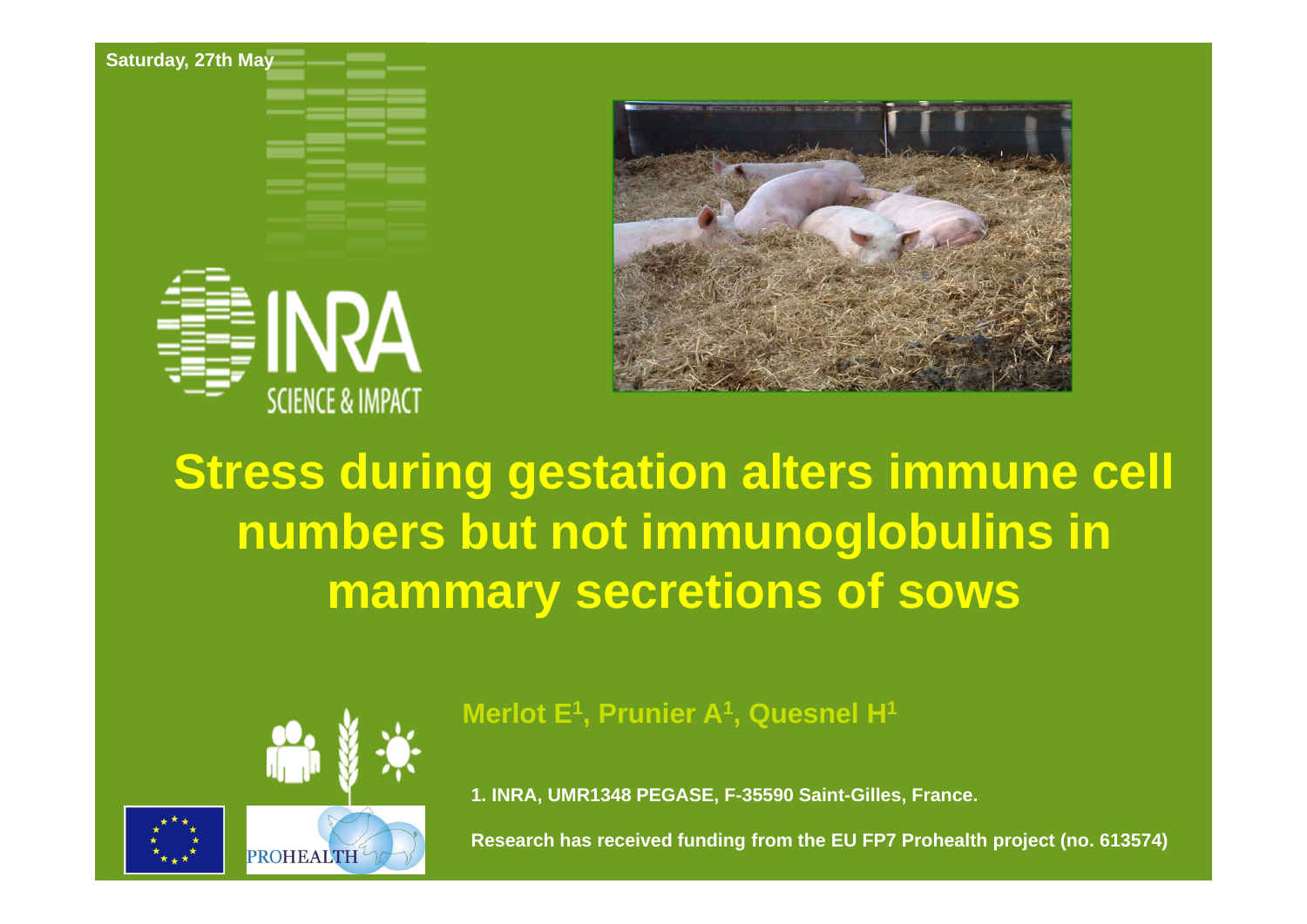### **Context: Prenatal stress, neonatal health and survival**

Placental morphology (pig) and endocrine and trophic functions (rodents, primates) Fetal ontogenic development (rodents, primates, ungulates) Fetal growth (rodents, primates)

Maternal behavior(pig, ruminants, human, rodents…)



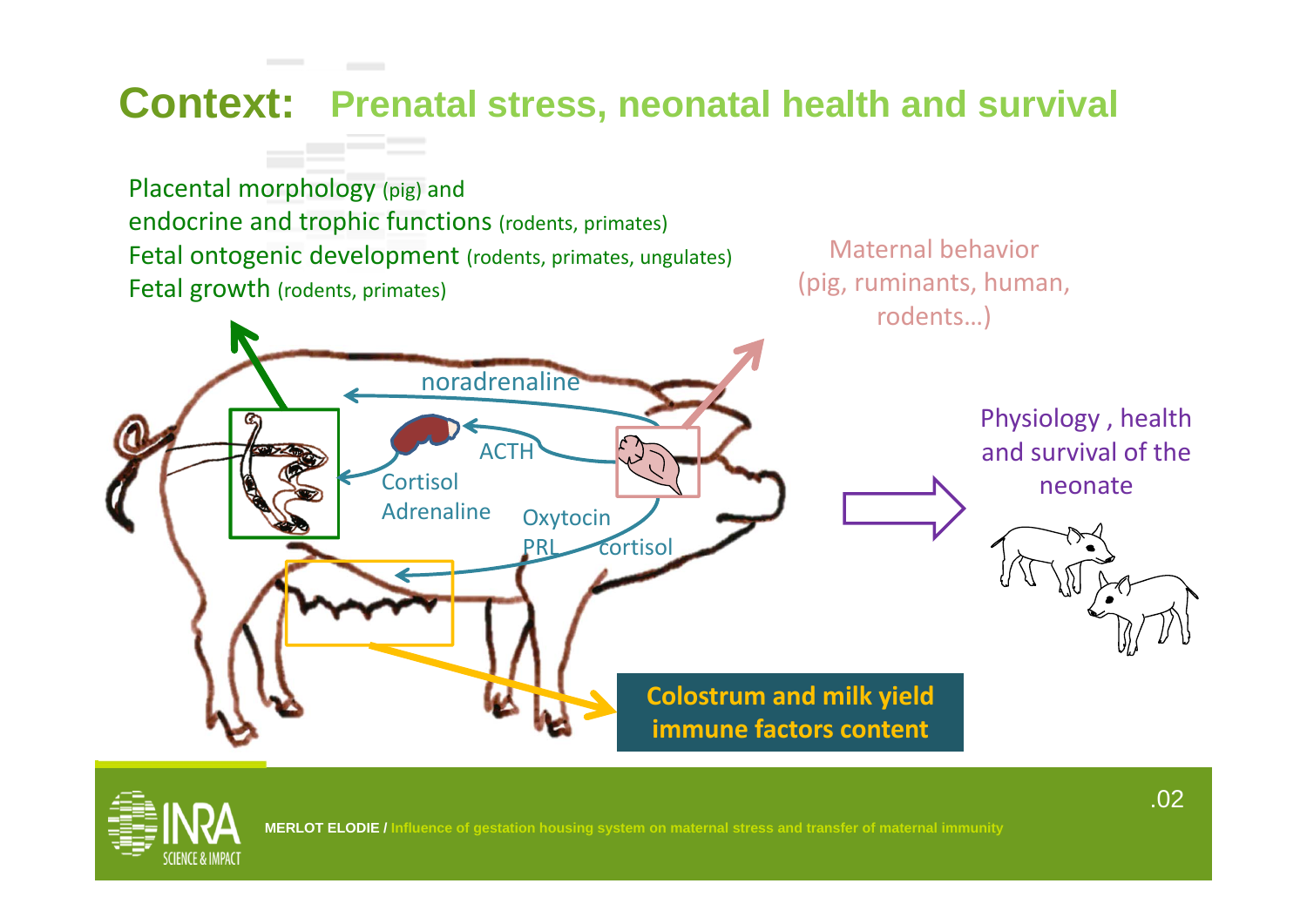### **Context Humoral and cellular factors of maternal immunity in swine**

- $\mathcal{L}_{\mathcal{A}}$  **Immunoglobulins . Colostrum : mainly IgG derived from sow serum . Milk : mainly IgA synthesized locally in MG**
- $\mathbf{r}$  **Cells: . Polymorphonuclear cells (PMN)**
	- **. T and B lymphocytes**
	- **. Monocytes / macrophages**
- $\mathcal{L}$  **Immunomodulating and non-specific antimicrobial components**
	- **. cytokines, chemokines**
	- **. Milk: lactoferrin, transferrin, lysozyme, lactoperoxidase**
- $\mathcal{C}$  **From 0 to 24-36 h : Transcytosis across the epithelial cells of the gut of colostral immunoglobulins, cytokines and immune cells**
- $\overline{\mathcal{L}}$ **During lactation: . protection from digestive pathogens**



**Ion housing system on maternal stress and transfer of maternal immunity**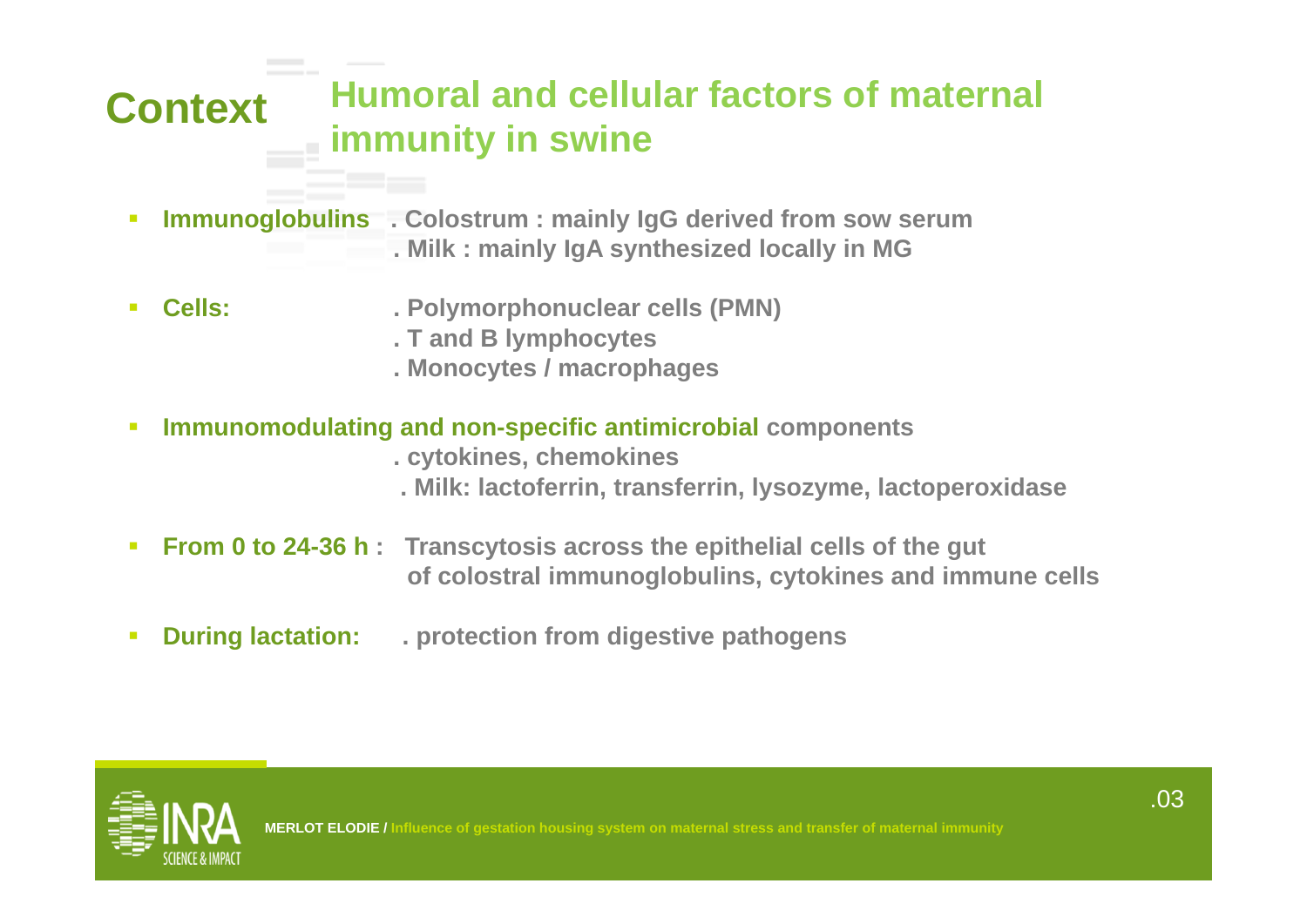

- $\mathcal{L}_{\mathcal{A}}$  **Effects of experimental or natural exposure to heat stress during gestation in cows**
	- $\mathcal{L}_{\mathcal{A}}$  $\blacksquare$   $\blacksquare$  colostrum and milk yield,
	- ×  $\blacksquare$   $\blacksquare$   $\blacksquare$  and protein content
	- $\mathcal{L}_{\mathcal{A}}$ I J IgG and IgA content
- $\overline{\phantom{a}}$ **Effect in other animals but cows?**
- $\overline{\mathcal{L}}$ **Effects of other experimental stressors (more "psychologiacl" stress factors) ?**
- $\overline{\mathcal{L}}$ **And apart immunoglobulins?**

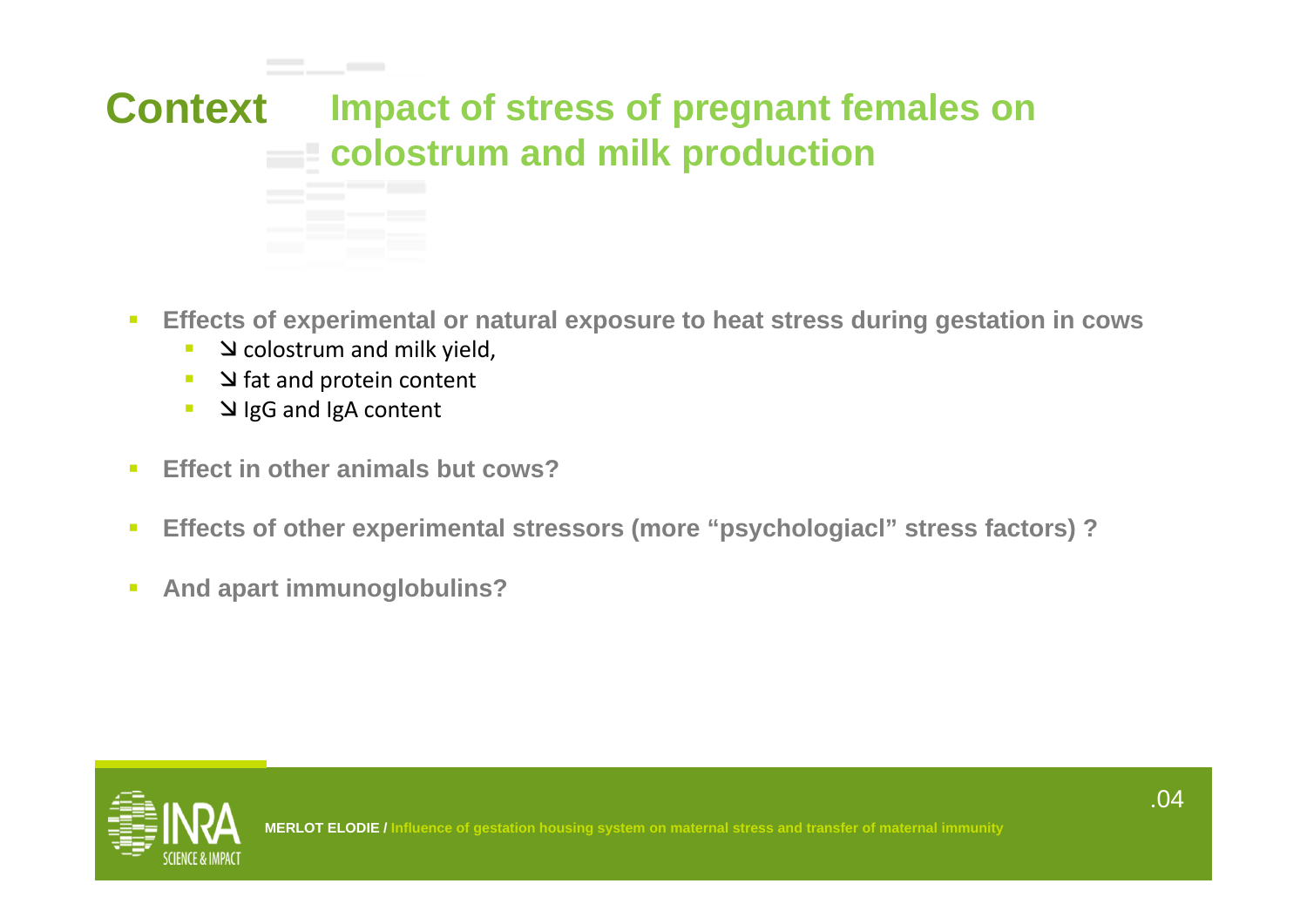### **Context: Stress of pregnant sows in intensive pig husbandry**



Г **Consequences of these natural stressful conditions on passive immunity transfer?**



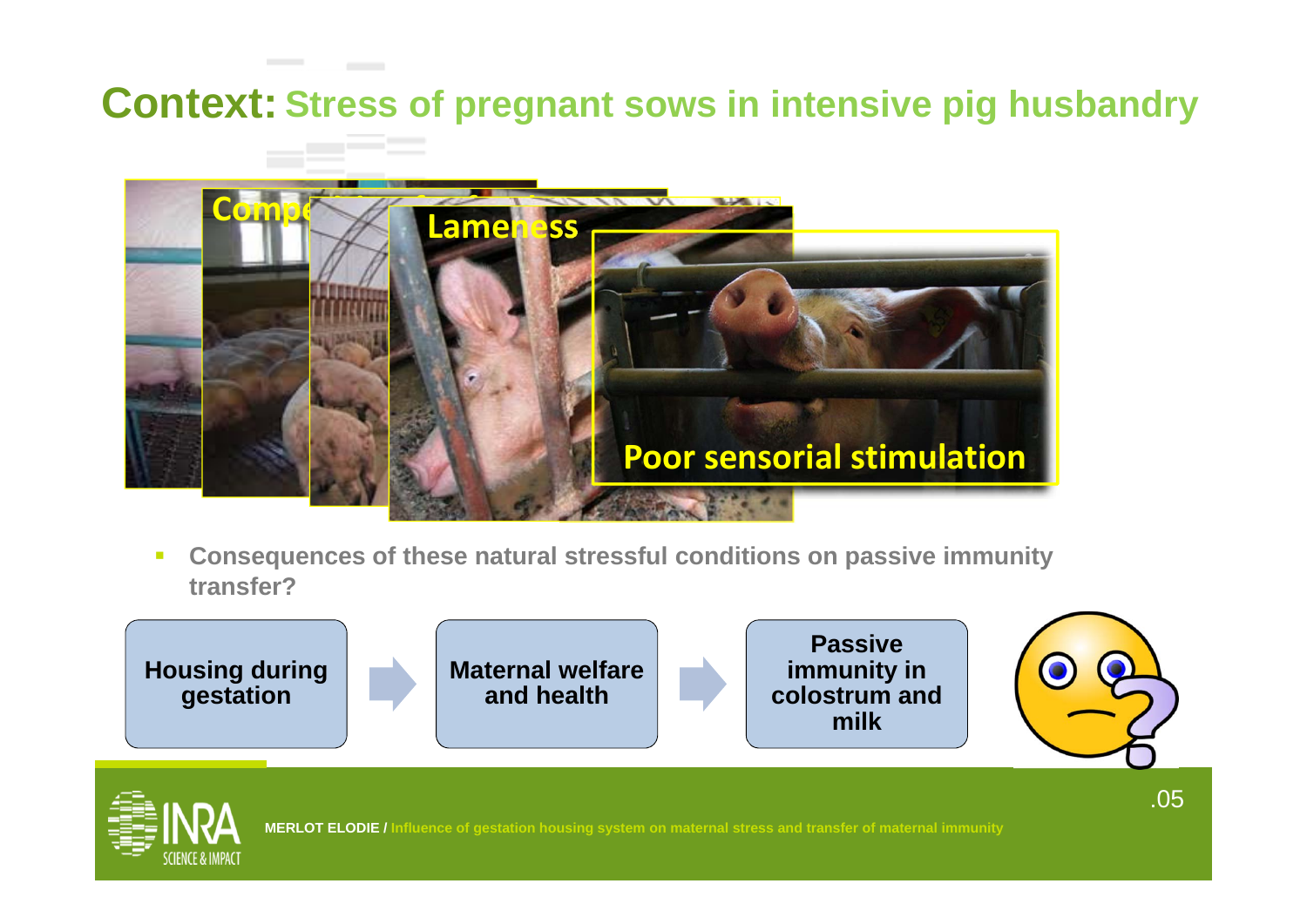## **Experimental design**

**3 successive batches of pregnant Large-White x Landrace sows**



# **Conventional housing**

**Conventional farrowing crates**



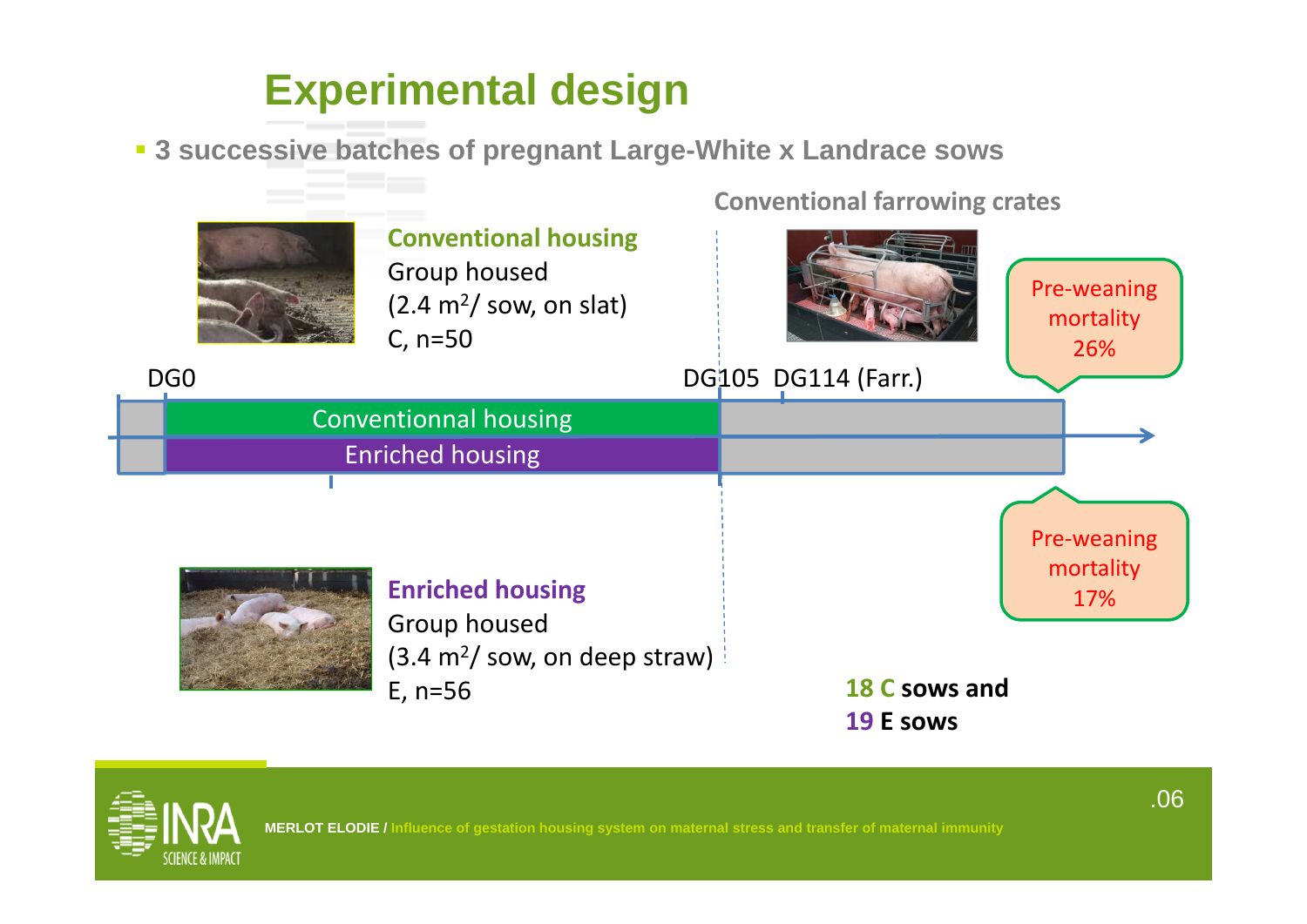

 **Colostrum and milk => IgG, IgA, leukocytes analysis by flow cytometry**

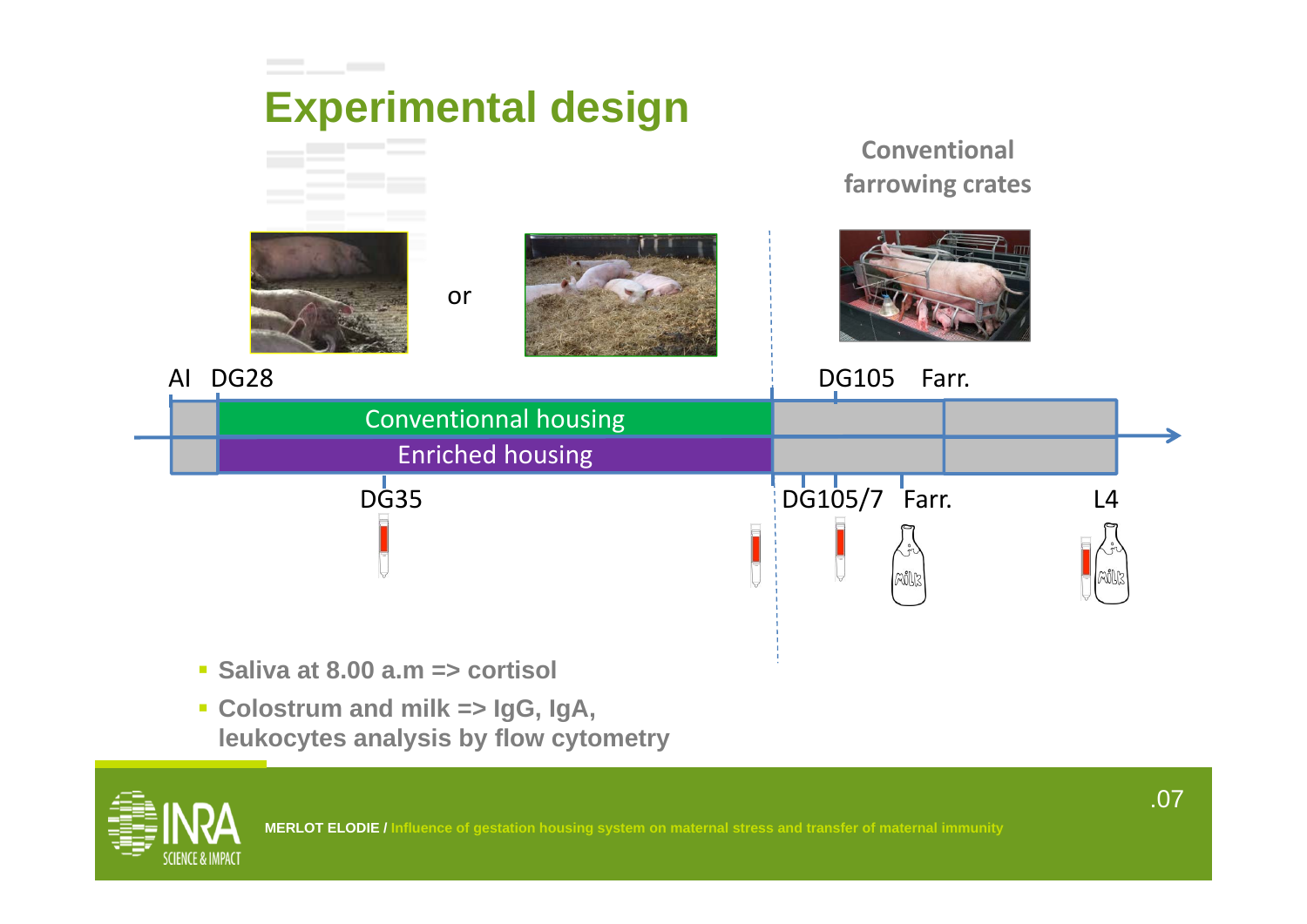## **Salivary cortisol**

**Greater stress level in the conventional system during gestation**





**MERLOT ELODIE / Influence of gestation housing system on maternal stress and transfer of maternal immunity**

.08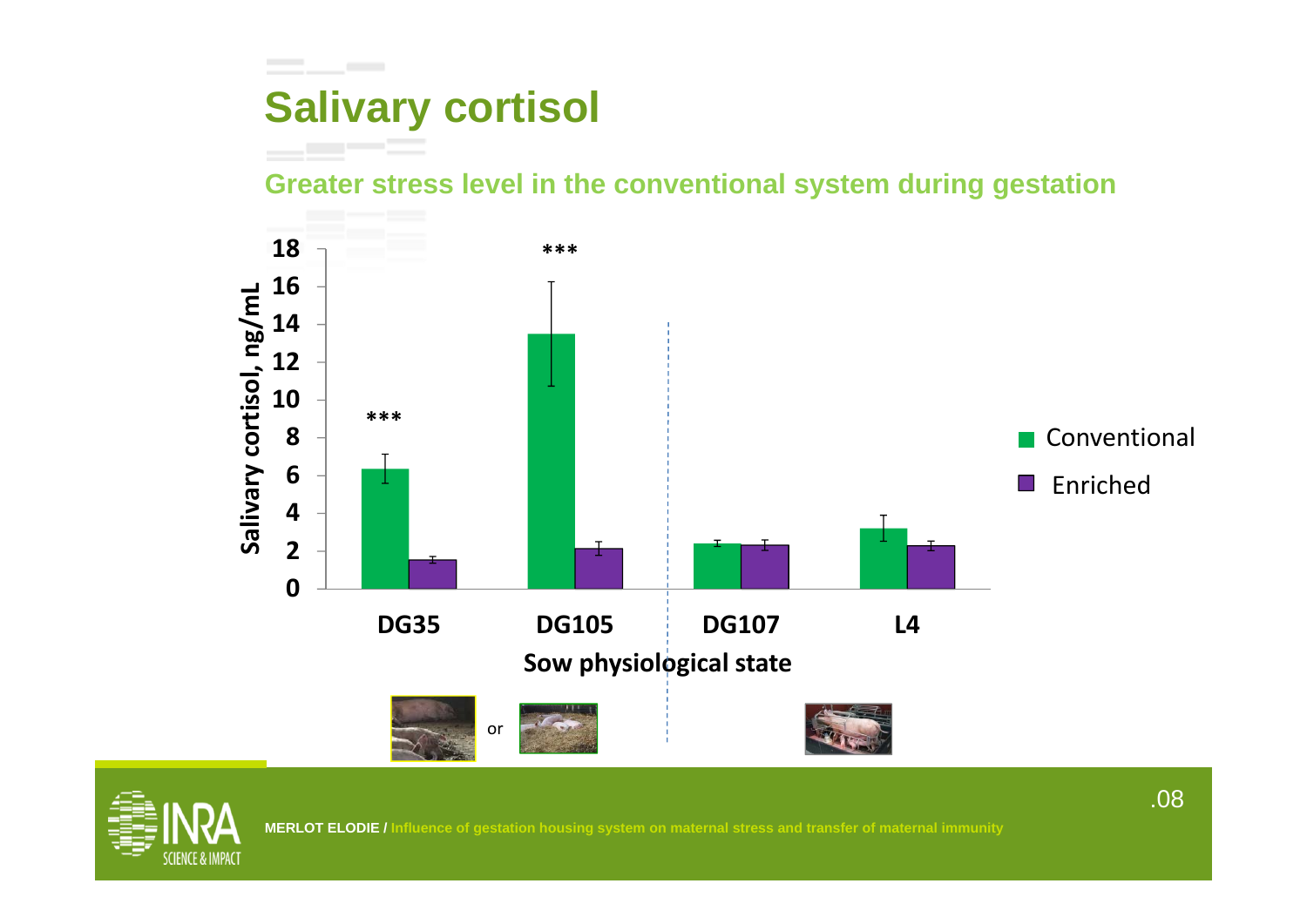## **Colostrum and milk immune composition**

**Comparable immunoglobulin content in mammary secretions of C and E females.**

|                                  |                 | <b>System</b> |     |                |         |
|----------------------------------|-----------------|---------------|-----|----------------|---------|
|                                  |                 | C             | Е   | sem            | P-value |
| Colostrum<br>(lactation day 0)   | $\lg G$ , $g/L$ | 67            | 52  | 27             | ns      |
|                                  | lgA, g/L        | 9             | 8   | $\overline{4}$ | ns      |
|                                  |                 |               |     |                |         |
| <b>Milk</b><br>(lactation day 4) | $\lg G$ , $g/L$ | 1.0           | 0.8 | 0.6            | ns      |
|                                  | IgA, g/L        | 2.5           | 2.1 | 0.8            | ns      |



\_\_\_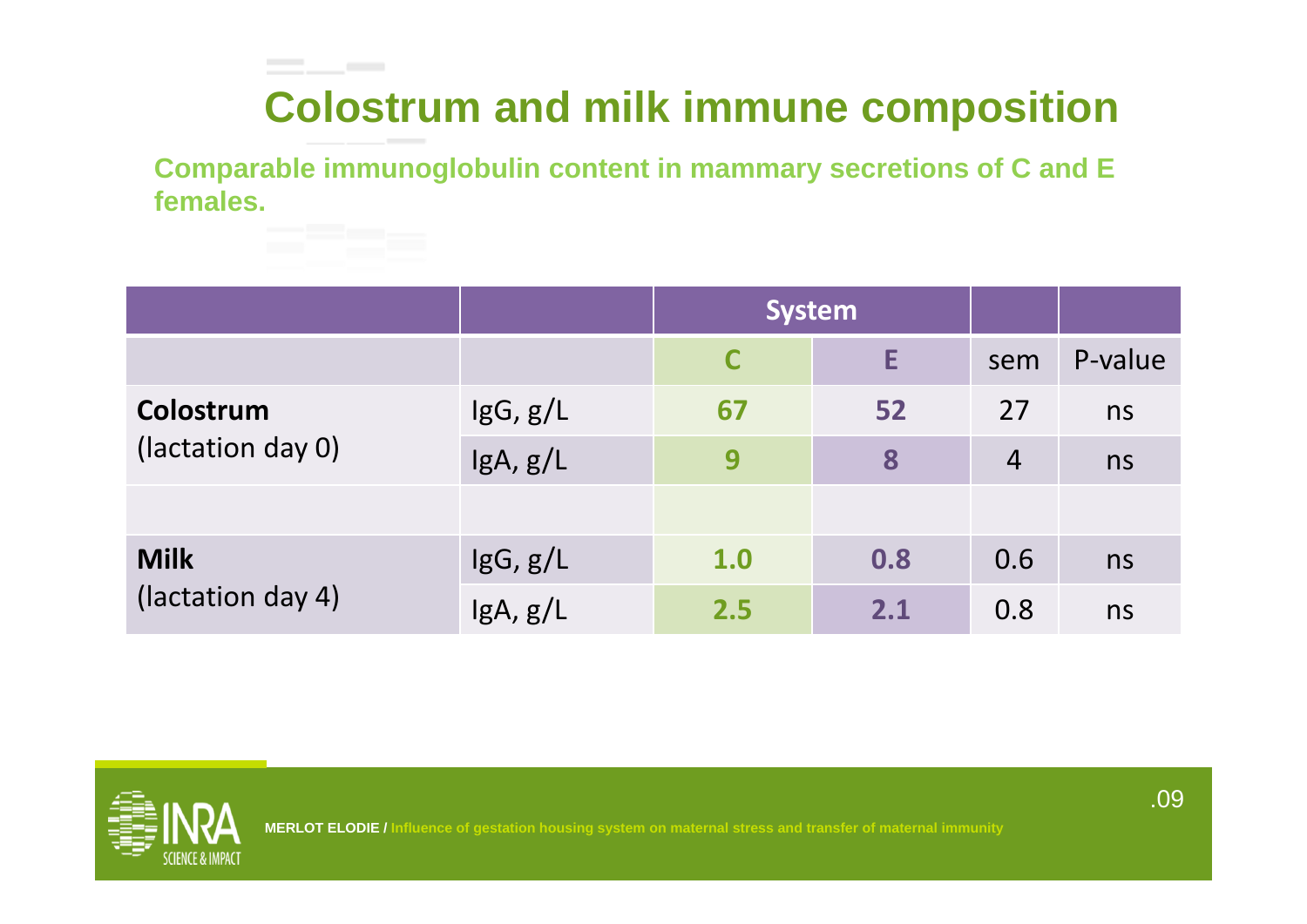### **Colostrum and milk cellular composition**

#### **Colostrum and milk sample analysis strategy**

the company of the company

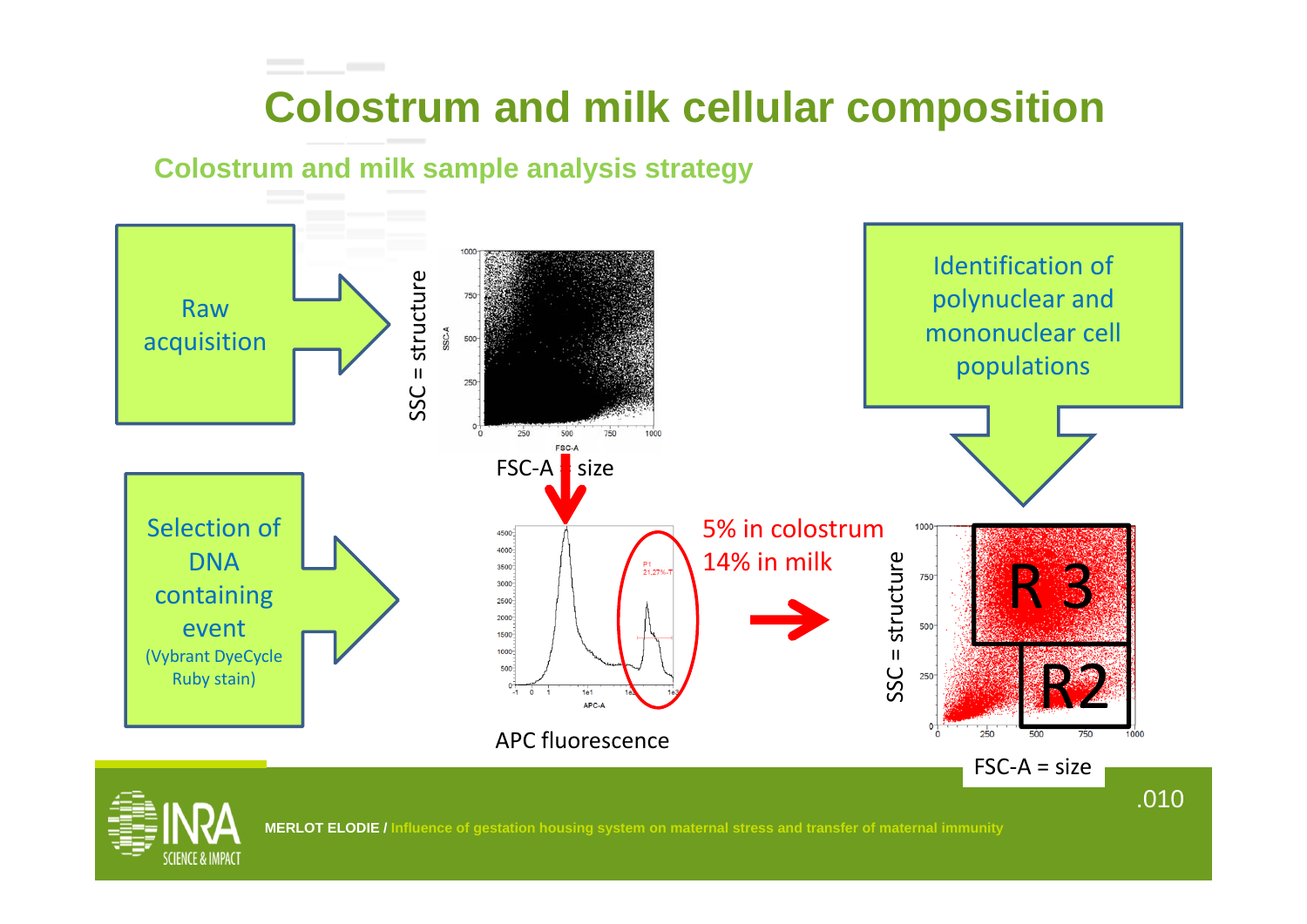## **Relative proportions of immune cells in colostrum and milk**

**Comparable proportions of leukocytes in C and E milk and colostrum samples**



the company of the company

**65% of the cells are CD45+ (leukocytes)**

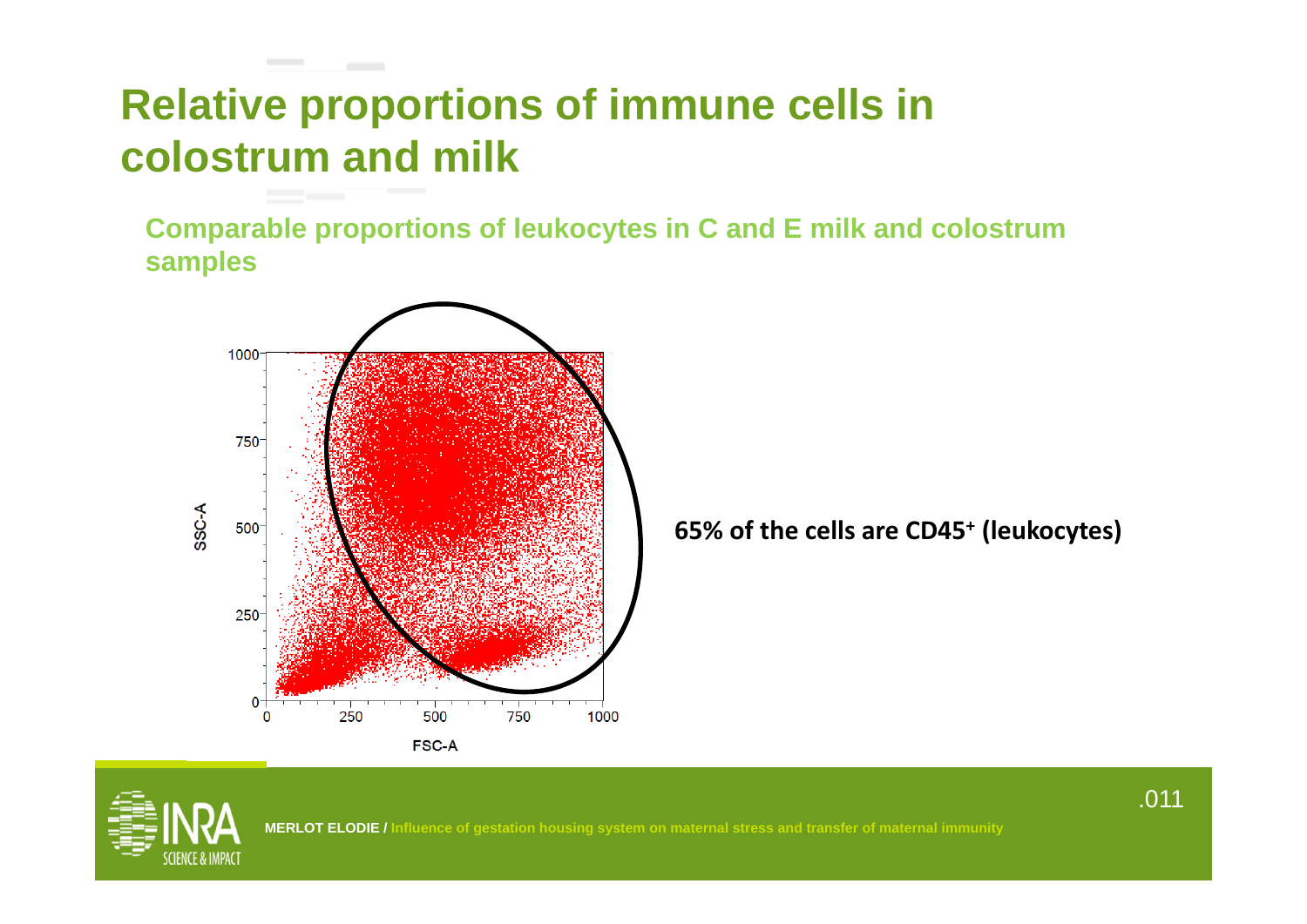### **Contract Contract Relative proportions of immune cells in colostrum and milk**

Comparable proportions of monocytes and T lymphocytes  $R^2$ <sup>250</sup>



|                                                         |    | L <sub>0</sub> | L <sub>4</sub> |    | <b>FSC-A</b> |  |  |  |  |
|---------------------------------------------------------|----|----------------|----------------|----|--------------|--|--|--|--|
| R <sub>2</sub> gate                                     | C  | E.             | C              | E  | P-value      |  |  |  |  |
| % CD2+CD8 <sup>+low</sup> (memory T cells)              |    |                |                |    |              |  |  |  |  |
|                                                         | 27 | 24             | 27             | 23 | ns           |  |  |  |  |
| % CD2+CD8 <sup>+high</sup> (T CD8 lymphocytes)          |    |                |                |    |              |  |  |  |  |
|                                                         | 28 | 33             | 44             | 44 | ns           |  |  |  |  |
| % CD8 <sup>-</sup> CD4 <sup>+</sup> (T CD4 lymphocytes) |    |                |                |    |              |  |  |  |  |
|                                                         | 22 | <b>15</b>      | 15             | 18 | ns           |  |  |  |  |
| % CD172 <sup>+</sup> (monocytes)                        |    |                |                |    |              |  |  |  |  |
|                                                         | 31 | 37             | 19             | 19 | ns           |  |  |  |  |

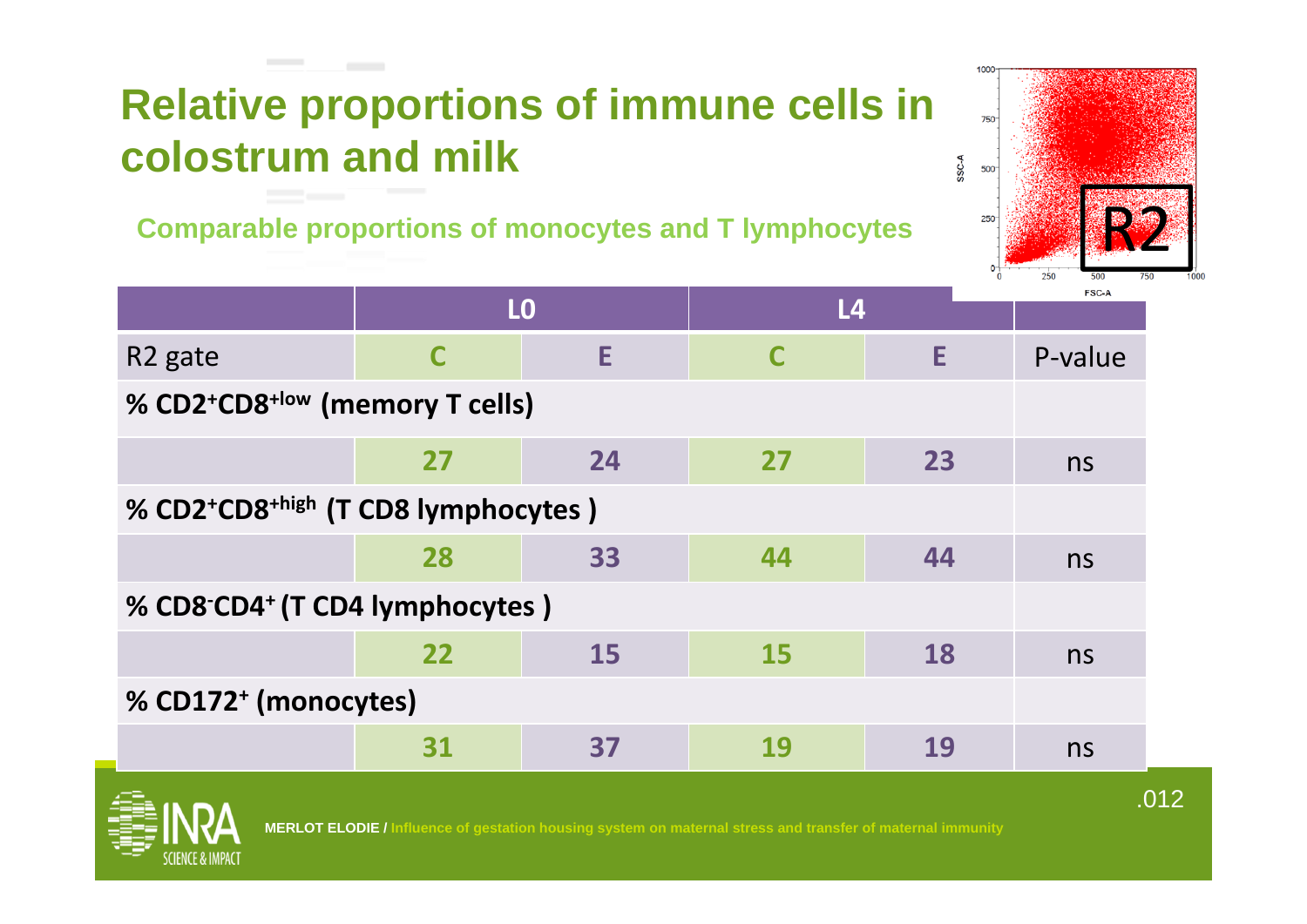## **Relative proportions of immune cells in colostrum and milk**

**Comparable proportions of polynuclear cells in E and C<br>samples**<br> $\overset{\shortparallel}{\mathbf{C}}$ 

**Contract Contract** 



FSC‐A= size

| R <sub>3</sub> gate          |  |  |  |  |  |  |  |  |
|------------------------------|--|--|--|--|--|--|--|--|
| % CD172+ (polynuclear cells) |  |  |  |  |  |  |  |  |
|                              |  |  |  |  |  |  |  |  |

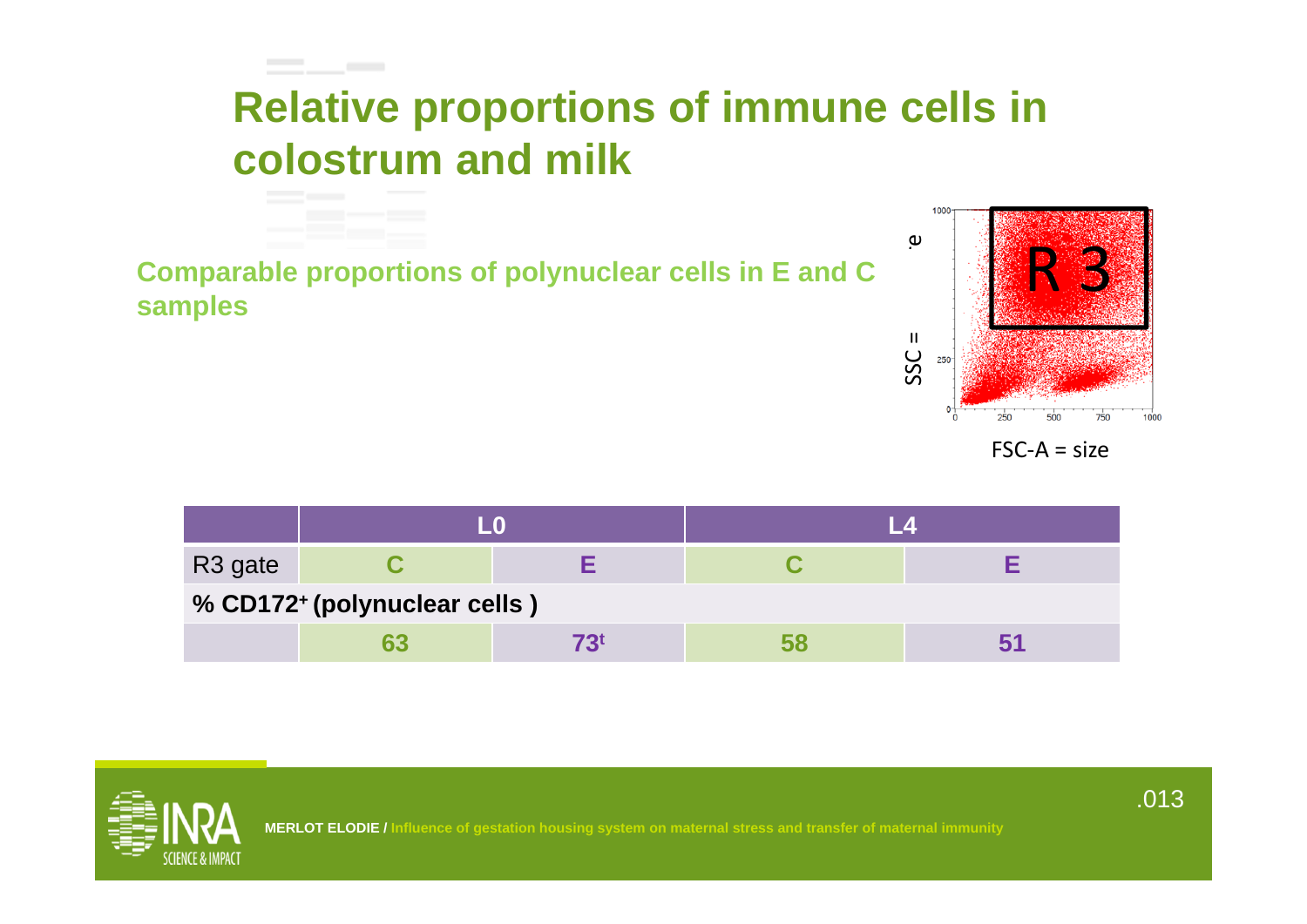## **Total cell numbers in colostrum and milk**



**Greater total number of cells in E compared to C in milk samples.**

**\*\*\***

**Cells /mL colostrum at farrowing**

caillebotis litiere**Conventional Enriched**

**Enriched** 





#### caillebotis litiere **Conventional Enriched**



0

20 000

40 000

60 000

80 000

100 000

120 000

**MERLOT ELODIE / Influence of gestation housing system on maternal stress and transfer of maternal immunity**

0

.014

**Enriched**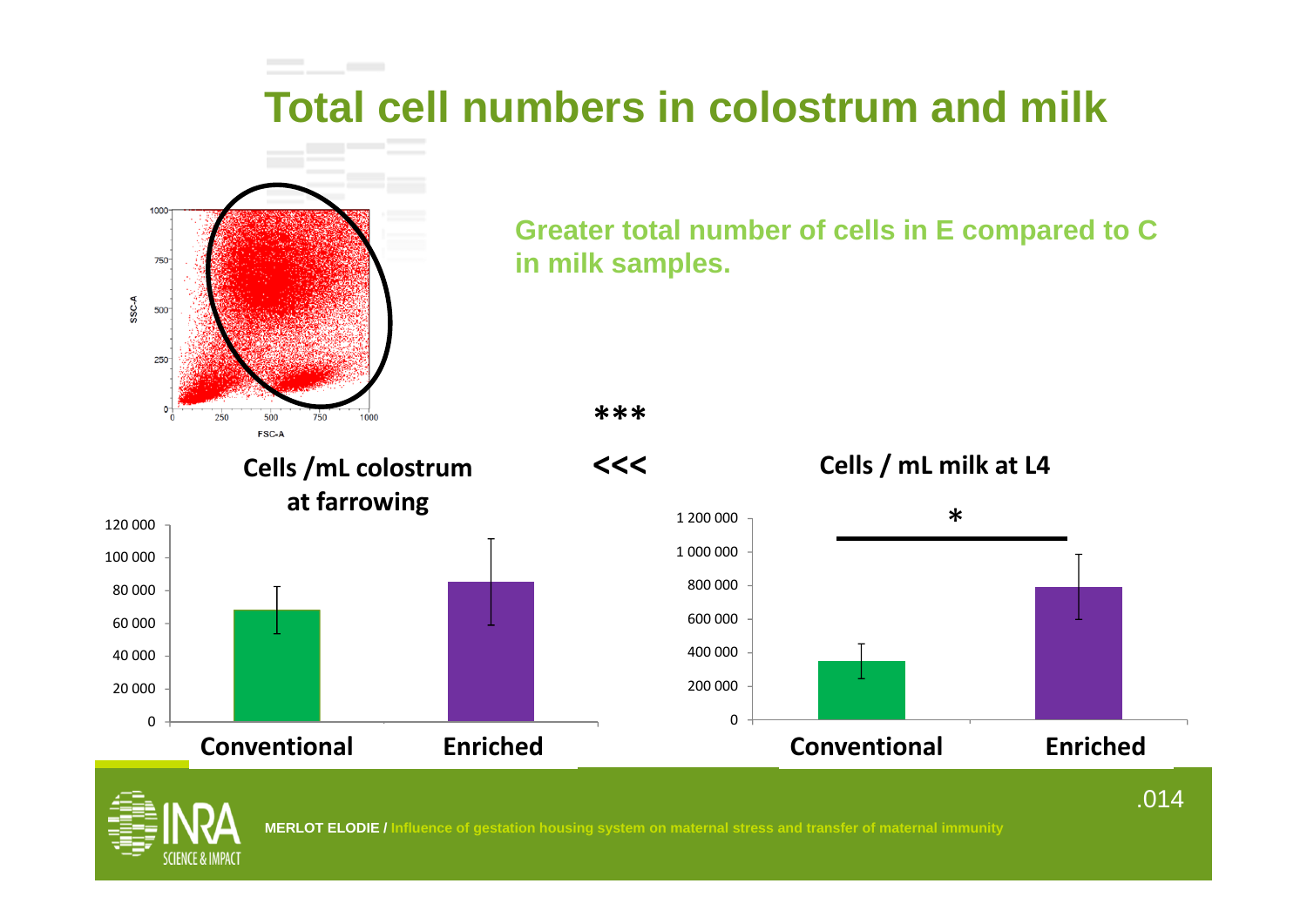## **What can be the mechanism for increased cell numbers in the milk of E sows?**

### **Subclinical mastitis? Other health disturbance?**

**No sign of mastitis**

the control of the control of

 **Furthermore E sows had lower blood markers of inflammation during late gestation (data not shown)**

#### **An effect of milk "dilution"?**

 **But IgG, IgA and nutritional compounds (protein, lipid and lactose %) were unaltered…**

### **Effect of stress on hormonal control of immune cell homing to the mammary gland?**

 **Prolactin can be increased by chronic stress (rodents) and controls the migration of immune cells to the MG in non pathogenic state**



ation housing system on maternal stress and transfer of maternal immunit**y**